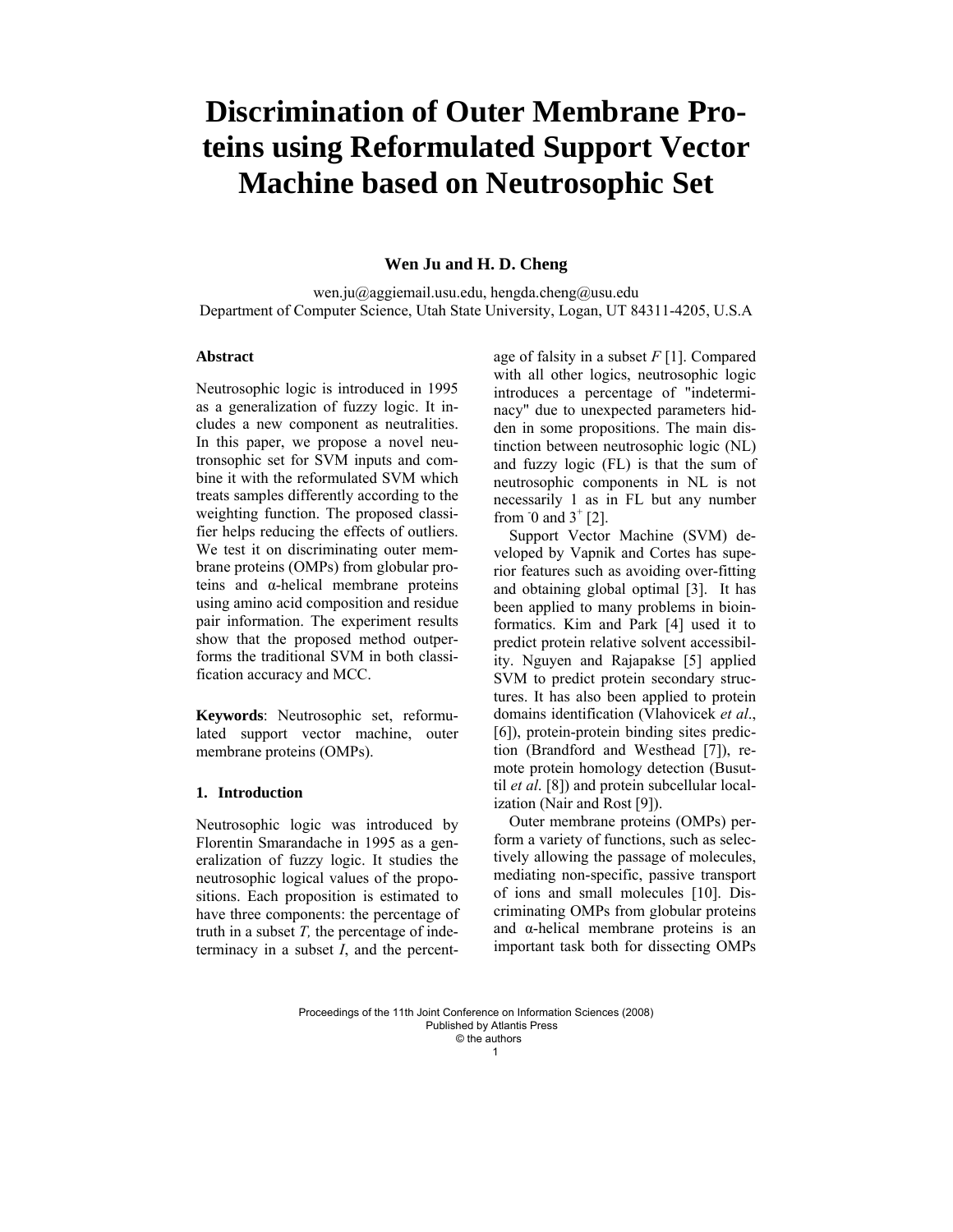from genomic sequences and for the successful prediction of their secondary and tertiary structures. Park *et al* used SVM to discriminate OMPs based on amino acid composition and residue pair information in [10].

In this paper, we propose a novel neutrosophic set for the input samples of SVM. Combining the neutrosophic set with the reformulated SVM, we discriminate OMPs from globular proteins and αhelical membrane proteins. We use the same dataset in [10], which is composed of 208 OMPs, 673 globular proteins and 206  $\alpha$ -helical membrane proteins. The experimental results show that the proposed method outperforms the traditional SVM in both accuracy and MCC.

The rest of the paper is organized as follows. Section 2 introduces the reformulated support vector machine. Section 3 describes the proposed neutrosophic set for SVM input and how the neutrosophic set is integrated into the reformulated SVM in detail. The experiment results are listed in section 4 and conclusions are drawn in section 5.

#### **2. Reformulated Support Vector Machine**

SVM uses hypothesis space of linear functions in a high-dimensional feature space, and it is trained with a learning algorithm based on optimization theory [11].

Suppose we are given a training set *S* containing *n* labeled points  $(x_1, y_1), \ldots, (x_n, y_n)$ *y<sub>n</sub>*), where *x<sub>i</sub>*∈ *R<sup>N</sup>* and *y<sub>i</sub>*∈ {-1, 1}, *i*=*1*, …, *n*.  $\Phi(x)$  denotes the mapping from  $R^N$  to a feature space *Z*. We want to find the hyperplane with maximum margin as:

$$
w \cdot z + b = 0 \tag{1}
$$

such that for each point  $(z_i, y_i)$ , where *zi*=*Φ(xi)*,

$$
y_i(w \cdot z_i + b) \ge 1, \quad i = 1,...,n.
$$
 (2)

When the data set is not linearly separable, the soft margin is allowed by introduction of *n* non-negative variables, denoted by  $\xi = (\xi_1, \xi_2, \dots, \xi_n)$ , such that the constraint for each sample in Eq. (2) is rewritten as:

 $y_i(w \cdot z_i + b) \geq 1 - \xi_i$ ,  $i = 1, ..., n$ . (3)

The optimal hyperplane problem is the solution to the problem

minimize 
$$
\frac{1}{2} w \cdot w + C \sum_{i=1}^{k} \xi_i
$$
 (4)

subject to

$$
y_i(w \cdot z_i + b) \ge 1 - \xi_i, \quad i = 1, ..., n.
$$
 (5)

where the first term in equation  $(4)$  measures the margin between support vectors and the second term measures the amount of misclassifications. C is a constant parameter that tunes the balance between the maximum margin and the minimum classification error.

Lin and Wang proposed fuzzy support vector machine in [12]. A membership *si* is assigned for each input sample  $(x_i, y_i)$ , where  $0 < s_i < 1$ . Since the membership  $s_i$ is the attitude of the corresponding point  $x_i$  toward one class and the parameter  $\xi_i$ is a measure of error in the SVM, the term  $s_i \xi_i$  is a measure of error with different weighting. The optimal hyperplane problem is then regarded as the solution to

minimize 
$$
\frac{1}{2}w \cdot w + C \sum_{i=1}^{k} s_i \xi_i
$$
 (6)

subject to

 $y_i(w \cdot z_i + b) \ge 1 - \xi_i$ ,  $i = 1, ..., n$ . (7)

We use the similar idea in the reformulated SVM. The difference is that the membership  $s_i$  is substituted by weighting function  $g_i$  where  $g_i > 0$ . Different inputs contribute differently to the training procedure, and we use weighting function *gi* to evaluate the degree of importance for each input. The value of  $g_i$  is a positive number and is unnecessary to be smaller

Proceedings of the 11th Joint Conference on Information Sciences (2008) Published by Atlantis Press © the authors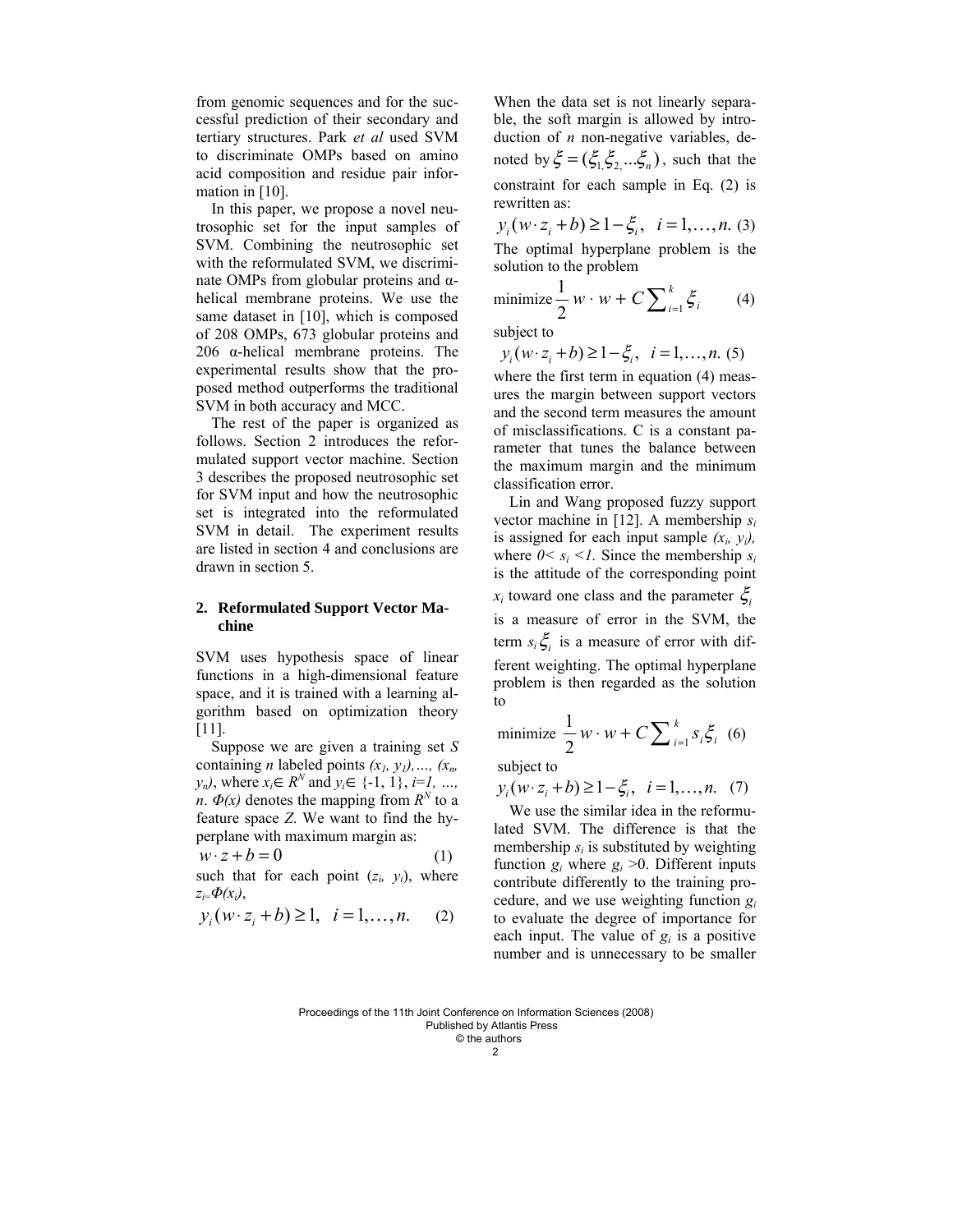than 1. Now the optimal hyperplane problem in the reformulated SVM is the solution to

minimize 
$$
\frac{1}{2}w \cdot w + C \sum_{i=1}^{k} g_i \xi_i
$$
 (8)

subject to

$$
y_i(w \cdot z_i + b) \ge 1 - \xi_i, \quad i = 1, ..., n.
$$
 (9)

#### **3. Integrating Neutrosophic Set with Reformulated SVM**

#### **3.1. Neutrosophic Set**

Neutrosophic set is a generalization of the intuitionistic set, classical set, fuzzy set, paraconsistent set, dialetheist set, paradoxist set and tautological set [2].

In classical theory, there are only  $\langle A \rangle$ and <Non-A>. The degree of neutralities <Neut-A> is introduced and added in neutrosophic theory. Generally a neutrosophic set is denoted as <*T, I, F*>. An element  $x$  ( $t$ ,  $i$ ,  $f$ ) belongs to the set in the following way: it is *t* true in the set, *i* indeterminate in the set, and *f* false, where *t*, *i*, and *f* are real numbers taken from the sets *T*, *I*, and *F* with no restriction on *T*, *I*, *F*, nor on their sum  $m=t+i+f$ . The major difference between neutrosophic set (NS) and fuzzy set (FS) is that there is no limit on the sum *m* in NL while in FS *m* must be equal to 1.

# **3.2. Proposed Neutrosophic Set for SVM input**

Many research results have shown that the SVM is very sensitive to noises and outliers. Here we propose a neutrosophic set for the input samples of SVM based on the distances between the sample and the class centers. The reformulated SVM integrated with the proposed neutrosophic set can help solving the problems of noise and outliers.

Using the same notations in section 2, the neutrosophic set for input samples are denoted as a sequence of points:

$$
(x_j, y_j, t_j, i_j, f_j), j = 1, ..., n.
$$

Here for a sample  $x_i$  belongs to class  $y_i$ , it is  $t_i$  true,  $i_j$  indeterminate and  $f_i$  false. We define the center of positive samples  $C_{+}$ , the center of negative samples C- and the center of all samples  $C_{all}$  as following:

$$
C_{+} = \sum_{k=1}^{n_{+}} x_{k} C_{-} = \sum_{k=1}^{n_{-}} x_{k},
$$
  
\n
$$
C_{all} = \sum_{k=1}^{n} x_{k}
$$
\n(10)

where  $n_+$  is the number of positive samples and *n-* is the number of negative samples.

We denote *U* as the whole input samples set, *P* as the positive samples subset and *N* as the negative samples subset. For positive samples where  $y_i = 1$ , the neutrosophic components are defined as:

$$
t_{j} = 1 - \frac{\|x_{j} - C_{+}\|}{\max_{x_{k} \in P} \|x_{k} - C_{+}\|}
$$
  
\n
$$
i_{j} = 1 - \frac{\|x_{j} - C_{all}\|}{\max_{x_{k} \in U} \|x_{k} - C_{all}\|}
$$
  
\n
$$
f_{j} = 1 - \frac{\|x_{j} - C_{-}\|}{\max_{x_{k} \in P} \|x_{k} - C_{-}\|}
$$
  
\n(11)

where  $||x||$  denotes the Euclidean distance of variable *x*.

For negative samples where  $y_i = -1$ , the neutrosophic components are defined as:  $\mathbf{u}$ 

$$
t_{j} = 1 - \frac{\|x_{j} - C_{-}\|}{\max_{x_{k} \in N} \|x_{k} - C_{-}\|}
$$
  

$$
i_{j} = 1 - \frac{\|x_{j} - C_{all}\|}{\max_{x_{k} \in U} \|x_{k} - C_{all}\|}
$$
  

$$
f_{j} = 1 - \frac{\|x_{j} - C_{+}\|}{\max_{x_{k} \in N} \|x_{k} - C_{+}\|}
$$
  
(12)

Proceedings of the 11th Joint Conference on Information Sciences (2008) Published by Atlantis Press © the authors 3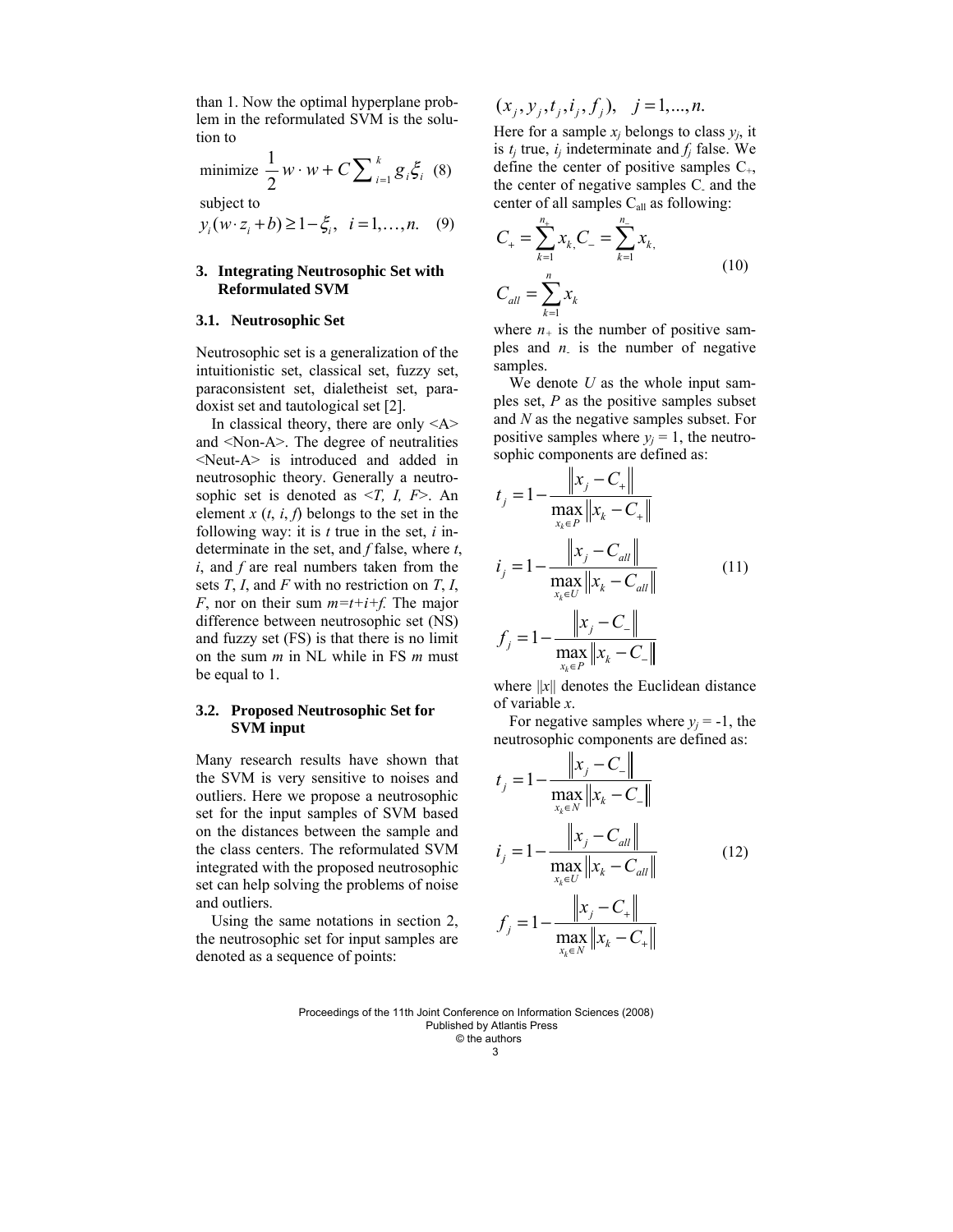With the above definition, every input sample is associated with a triple  $\leq t_i$ ,  $i_j$ , *fj*> as its neutrosophic components. The larger  $t_i$  it has, the more probability it belongs to the labeled class. The larger  $i_i$  it has, the more probability it is indeterminate. The larger  $f_i$  it has, the more probability it belongs to the opposite of the labeled class.

#### **3.3. Integrating Neutrosophic Set with Reformulated SVM**

In order to use the reformulated SVM, we should define a weighting function for input samples.

Following the steps in section 3.2, every sample has been associated with a triple  $\langle t_i, i_j, f \rangle$  as its neutrosophic components. Larger  $t_i$  means the sample is nearer to the center of the labeled class and is less likely an outlier. So  $t_i$  should be emphasized in the weighting function. Larger  $i_j$  means the sample is harder to be discriminated between two classes. This factor should also be emphasized in the weighting function in order to classify the indeterminate samples more accurately. Larger  $f_i$  means the sample is more likely an outlier. This sample should be treated less importantly in the training procedure. Based on these analyses, we define the weighting function *gj* as:

$$
g_j = t_j + i_j - f_j \tag{13}
$$

The reformulated SVM combined with the proposed weighting function treats samples differently in the training procedure and can help reducing the effects of outliers in the training samples.

# **4. Experimental Results**

The same four measures in [10] are used to evaluate the classification performance. Sensitivity, specificity, overall accuracy and MCC are defined as

$$
sensitivity = \frac{TP}{TP + FN}
$$
 (14)

$$
specificity = \frac{TN}{TN + FP}
$$
 (15)

$$
overall accuracy = \frac{TP + TN}{TP + TN + FP + FN}(16)
$$

$$
MCC = \frac{TP \times TN - FP \times FN}{\sqrt{(TP + FP)(TP + FN)(TN + FP)(TN + FN)}}
$$
\n(17)

where TP, FP, TN and FN refer to the number of true positives, false positives, true negatives and false negatives proteins, respectively.

We use the same dataset and repeat all the experiments with the same parameter γ as stated in [10]. There are three categories of experiments: discrimination of OMPs and globular proteins, discrimination of OMPs and α-helical membrane proteins and discrimination of OMPs and non-OMPs. All of the experiments are results of 5-fold cross-validation test as in [10]. The results are listed in Tables 1, 2 and 3 respectively. The original results of [10] are listed in normal font while our results using FSVM are listed in Italic and Bold font with '*F*' as postfix.

Table 1. Discrimination of OMPs and globular proteins.

| Input        | Sen    | Spe  | Overall | <b>MCC</b> |
|--------------|--------|------|---------|------------|
|              | $(\%)$ | (%)  | $(\%)$  |            |
| 20D          | 82.7   | 93.8 | 91.1    | 0.757      |
| 20DF         | 82.9   | 95.4 | 92.5    | 0.793      |
| 400D         | 83.2   | 973  | 94.0    | 0.830      |
| <b>400DF</b> | 85.1   | 97.7 | 95.2    | 0.863      |
| 420D         | 63.5   | 100  | 91.4    | 0.755      |
| <b>420DF</b> | 70.6   | 98.8 | 93.4    | 0.805      |
| 17D          | 87.5   | 94 1 | 92.5    | 0.798      |
| 17DF         | 91.6   | 95.3 | 92.9    | 0.829      |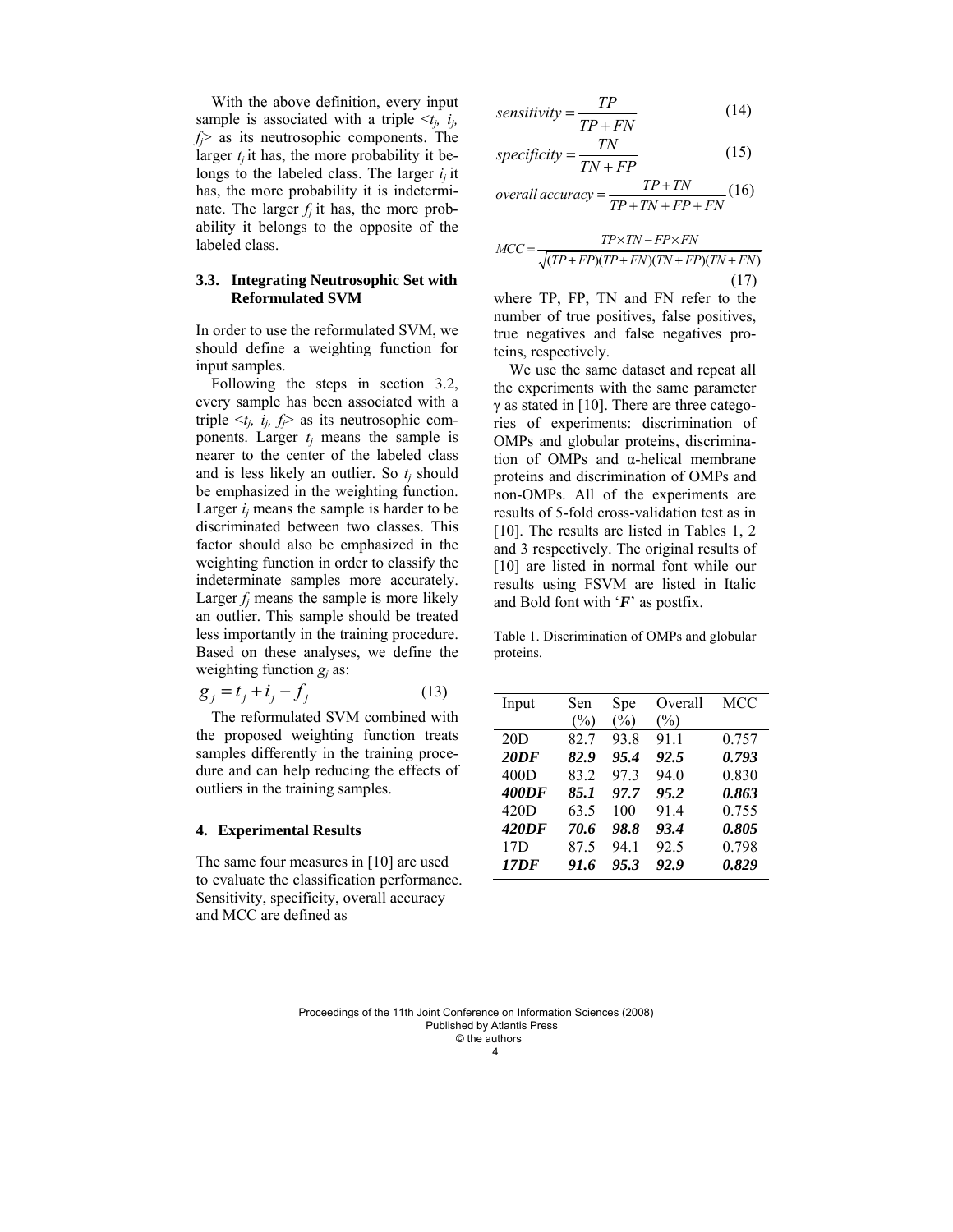Table 2. Discrimination of OMPs and αhelical membrane proteins.

| Input        | Sen  | Spe    | Overall | MCC   |
|--------------|------|--------|---------|-------|
|              | (%)  | $(\%)$ | $(\%)$  |       |
| 20D          | 98.6 | 91.3   | 949     | 0.901 |
| 20DF         | 98.8 | 92.9   | 95.7    | 0.913 |
| 400D         | 990  | 90.3   | 947     | 0.897 |
| <b>400DF</b> | 98.7 | 92.6   | 95.6    | 0.918 |
| 420D         | 95.7 | 89.8   | 92.8    | 0.856 |
| <b>420DF</b> | 95.1 | 92.9   | 93.8    | 0.881 |
| 15D          | 99.0 | 92.7   | 95.9    | 0.920 |
| 15DF         | 99.1 | 93.4   | 96.6    | 0.928 |

Table 3. Discrimination of OMPs and non-OMPs.

| Input | Sen    | Spe    | Overall | <b>MCC</b> |
|-------|--------|--------|---------|------------|
|       | $(\%)$ | $(\%)$ | $(\%)$  |            |
| 20D   | 87.5   | 92.6   | 91.6    | 0.752      |
| 20DF  | 87.8   | 93.7   | 93.1    | 0.792      |
| 400D  | 86.5   | 96.4   | 94.5    | 0.823      |
| 400DF | 86.8   | 97.2   | 94.9    | 0.848      |
| 18D   | 899    | 92.5   | 92.0    | 0.767      |
| 18DF  | 90.3   | 94.9   | 94.1    | 0.821      |
| 28D   | 90.9   | 94.7   | 93.9    | 0.816      |
| 28DF  | 89.7   | 96.3   | 94.8    | 0.831      |
|       |        |        |         |            |

Due to the page settings, some notations are abbreviated in the tables. Sensitivity is truncated as *sen* while specificity is denoted by *spe*. The results show that the proposed method outperforms the traditional SVM in both overall classification accuracy and MCC. The increase of overall accuracy is 1%-2% and the MCC is increased by 3%-4% in most cases. The improvement is significant and adequately validates the correctness and effectiveness of the proposed method.

#### **5. Conclusion**

SVM is sensitive to outliers and noises in the input samples. In order to eliminate

the effects of outliers, we integrate reformulated SVM with neutrosophic set derived from input samples. The reformulated SVM treats samples differently according to the weighting function in the training procedure. The weighting function is based on the neutrosophic set. We apply the proposed method to the discrimination of outer membrane proteins and compare the results with that of the traditional SVM. The experimental results have shown that the proposed classifier achieves higher accuracy and MCC than the traditional SVM method does.

# **6. References**

- [1] F. Smarandache, J. Dezert, A. Buller, M. Khoshnevisan, S. Bhattacharya, S. Singh, F. Liu, Gh. C. Dinulescu-Campina, C. Lucas, C.Gershenson, *Proceedings of the First International Conference on Neutrsophy, Neutrosophic Logic, Neutrosophic Set, Neutrosophic Probability and Statistics*, 2001.
- [2] F. Smarandache, "A unifiying Filed in Logics: Neutrosophic Logic. Neutrosophy, Neutrosophic Set, Neutrosohpic Probability and Statistics," third edition, Xiquan, Phoenix, 2003.
- [3] V. Vapnik and C.Cortes, "Support vector networks", *Machine learning*, vol. 20, pp. 273-293, 1995.
- [4] H. Kim and H. Park, "Prediction of protein relative solvent accessibility with support vector machines and long-range interaction 2D local descriptor", *Proteins*, vol. 54, pp. 557- 562, 2004.
- [5] M. N. Nguyen and J. C. Rajapakse, "Two-stage multi-class support vector machines to protein secondary structure prediction", *Pac, Symp. Biocomput.*, pp. 346-357, 2005.
- [6] K. Valhovicek, *et al*., "Prediction of protein domain-architecture using